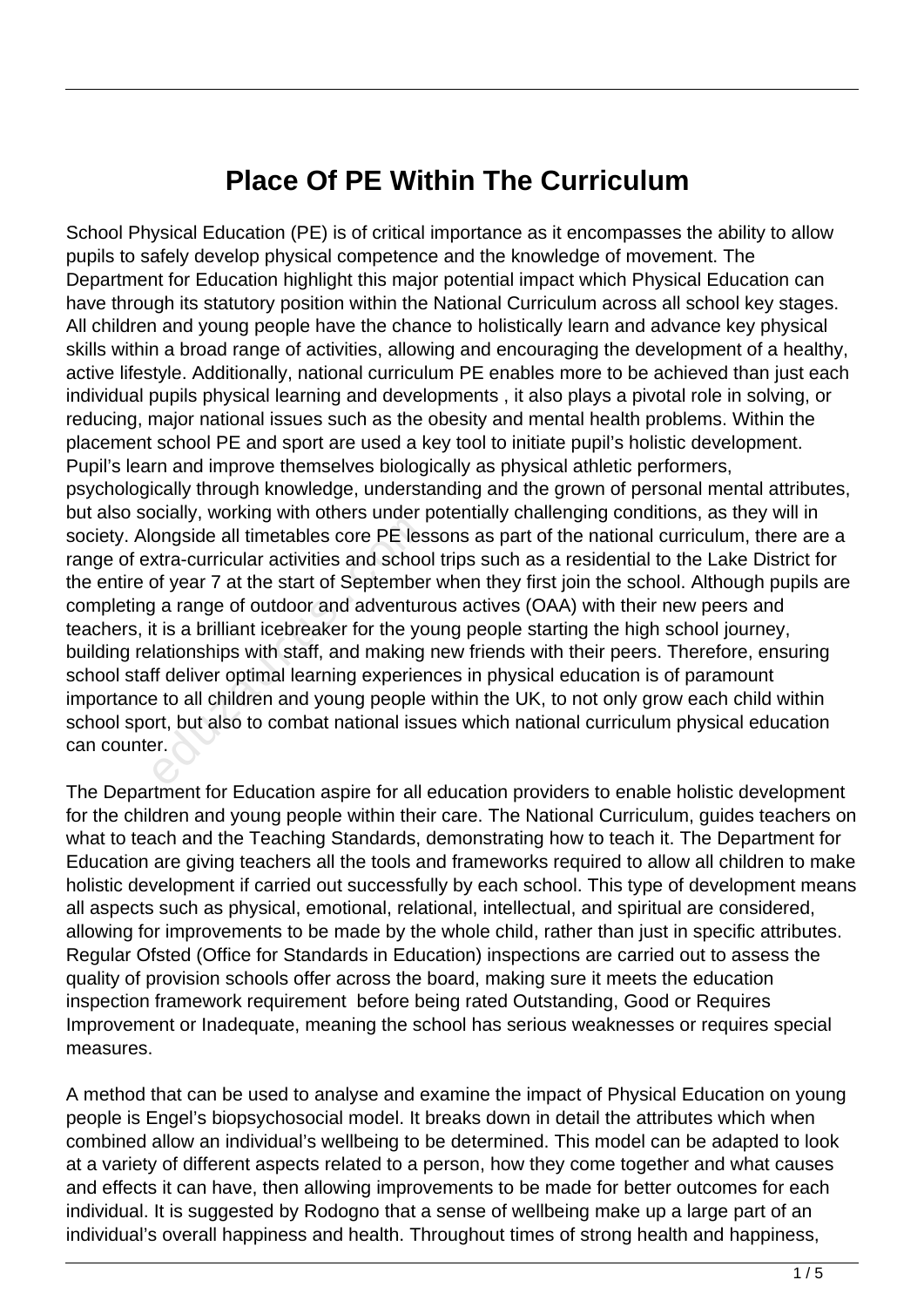people can successfully overcome difficulties, leading to achievements being made, such as overcoming the challenges all young people face in school every day whether academically, socially, or personally. Despite this, a variety of factors including past experiences, personal attitudes and future outlooks can all have a large effect on the wellbeing of any individual, but particularly a young person. School physical education and the holistic development which it entails enables children and young people to advance their sporting ability in whatever given activity covered in lessons, but also grow into stronger, adaptable, and resilient people who are better equipped to not only overcome, but thrive when faced with challenges in sport or the rest of society. Through the teaching and learning of these skills in PE, in a fun, engaging and inclusive way, pupils are able to achieve stronger academic outcomes in school, whilst also helping to combat national issues to help create a better future. The placement school highlight how creating a learning environment suitable to the needs of the pupils is what allows them to become engaged and enjoy taking part in physical activity. Higher ability groups thrive on more competition and will enjoy lessons more when they are tested, challenged, and are competing with their peers. Whereas more lower ability pupils who may be less engaged with sport and physical activity will see little to no direct competition with their peers, as instead lessons are geared towards participation and enjoyment as pupils try to learn key motor skills and sporting values. Overall, for whatever level the pupils is working at, the schools main aim is to try to instil each pupil with a love of sport and physical activity, with the knowledge of its importance and how it can shape and impact their lives and lives of others around them in the future.

In recent years major issues have come to fruition within the UK's population which have meant the need for high quality physical education in schools, across all key stages, is greater than ever before. These issues are not only impacting a large number of people, but also having serious knock-on effects to some of the country's main infrastructure which in term is making the problem even harder to solve. Viciana, Mayorga-Vega and Martínez-Baena state that high quality school physical education, particularly when taught from early years to throughout a young persons time in education, can have long lasting positive impacts and in turn help to reduce the negative impact of these issues. Shan claims that obesity has been a major problem within the UK since 1984, and has only continued to grow since, leading to an increased strain on the National Health Service. Obesity is a problem across all ages as statistics form Public Health England demonstrate that in 2017, 28.7% of all adults were deemed obese with an additional 35.6% falling into the overweight category. Unfortunately, childhood obesity is also a growing problem with just under 10% of all children beginning primary schools throughout the UK being classed as obese for their age, whilst the number rises to over 20% when the young people start secondary school. It is for these reasons that Power and Larouche both argue the importance of physical education within the National Curriculum, in not only reducing childhood obesity, but also in educating and informing all young people how to live health active lifestyles with the aim of reducing chances of obesity as they grow into adulthood. rerall, for whatever level the pupils<br>with a love of sport and physical a<br>shape and impact their lives and<br>lears major issues have come to fi<br>or high quality physical education<br>e. These issues are not only impa<br>ock-on effe

The first section of Engel's Biopsychosocial Model looks at the biological. Specifically, the effects that can be had by children and young people who grow up and leave school physically educated whilst having experienced holistic development throughout their education. The main advantage that can be highlighted is the clear health benefits that come with taking part in regular physical activity . Warburton and Bredin and Haible both suggest the large number of benefits that can be gained including weight loss, lower blood pressure, stronger bones, muscles and joints and also a quicker and stronger response and recovery from illness. Overall, it is believed that regular physical activity and exercise can only benefit an individual's health, albeit there is the potential risk of injury however these can also occur at any time in day-to-day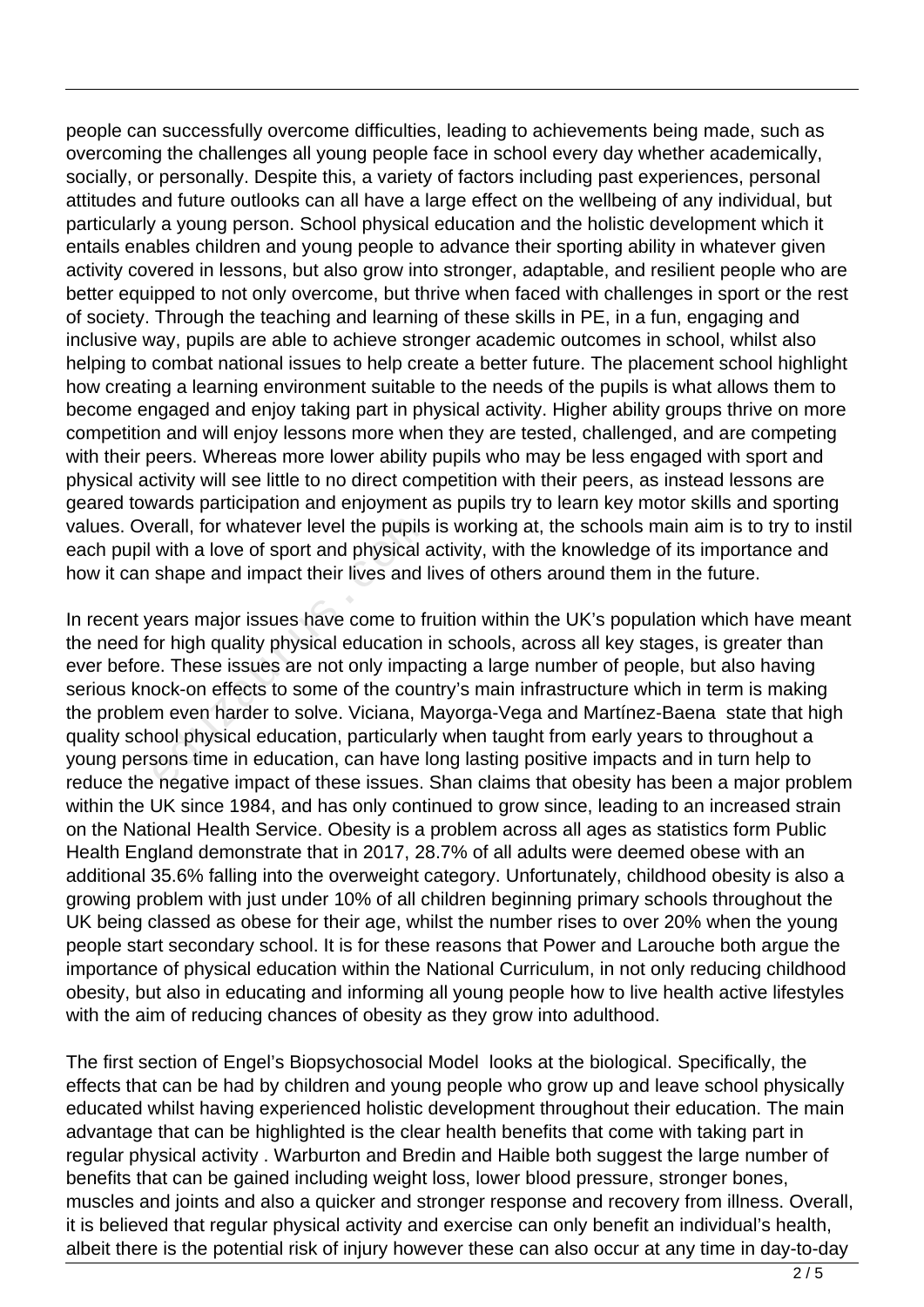life and overexciting however this is only through extreme amounts more than the recommended average.

For these positive health benefits to be achieved, and for people to take part in regular exercise as an adult, they must have positive experiences of physical education during their time at school. Through high quality physical education teaching of the PE National Curriculum, it allows each individual to improve, develop and enjoy taking part in sport, whilst gaining a strong knowledge of not only what to do, but why it is done. Lyngstad, Bjerke and Lagestad suggest that if all children and young people are able to grasp this knowledge and enjoyment for sport and physical activity in school, then it is more than likely it is something that they will continue to take part in outside of school and as they grow into adult life. Which will in turn lead to their individual health benefits, as well as potentially their family and friends who may be encouraged to join in and take part. The know on effect being that if more people across the country are living healthy active lifestyles, it should reduce the strain on the NHS as due to a decreasing level of obesity and few numbers of general health problems. Therefore, Viciana, Mayorga-Vega and Martínez-Baena , Power et al and Larouche et al all argue the important role which physical education in schools can play, in not only looking after and providing positive benefits for the students taking part, but in aiding the country by helping to solve national issues.

Another major problem facing the UK is mental health. Mental health charity MIND published that within the UK, approximately 1 in 4 people will experience some form of mental health problem each year. They went on to add that in England specifically, it is reported that 1 in 6 people experience a common mental health problem, for example anxiety or depression. Mental health problems are also rising amounts children in school. The Mental Health Foundation released statistics stating that 12.8% of young people ages between 5-19 had at least one mental health disorder. These numbers have gradually risen in recent years and it is argued that this is due to the growing number of emotional mental health conditions such as anxiety and depression. The Mental Health Foundation also state that amount younger children, mental health disorders are more common amongst boys, compared slightly older teenagers, where they are more commonly seen with girls. They go on to suggest that within 17-19-year-old girls specifically, 1 in 4 had a mental disorder, with over 50% of those that did, self-harming or attempting suicide as some point. Giota and Gustafsson and MacMullin argue the reasoning behind the differences in how gender is affected by mental health. They suggest that although each individual can be uniquely affected, common themes such as body image, personal, parental and social expectations combined with the massive influence of social media in the present day can all have major impacts, not only on what each person feels, but how they are able to cope with these emotions. dents taking part, but in aiding the<br>ajor problem facing the UK is mer<br>the UK, approximately 1 in 4 peop<br>ach year. They went on to add tha<br>berience a common mental health<br>plems are also rising amounts chil<br>tatistics statin

The second section of Engel's Biopsychosocial Model focuses on psychological aspects. Pretty et al , Szabo and Rasmussen and Laumann all demonstrate the vast number of benefits that can be achieved through constructive physical activity and exercise. They suggest some of the greatest psychological positives include a reduced level of stress, anxiety and feelings of depression, whilst also promoting a sense of mental wellbeing (Pretty , Szabo and Rasmussen and Laumann. Broman?Fulks et al specifically discusses the psychological benefits of regular exercise. They state that stress and anxiety levels reduce through a boost in self-esteem. This more positive outlook provides the individual with a stronger belief of being able to cope with feelings such as stress, in turn reducing depressive thoughts and allowing for better night sleep. Chan and Fritz and O'Connor add that by taking part in sport and physical activity it promotes a feeling of psychological wellbeing. This happens through an improved mood and confidence,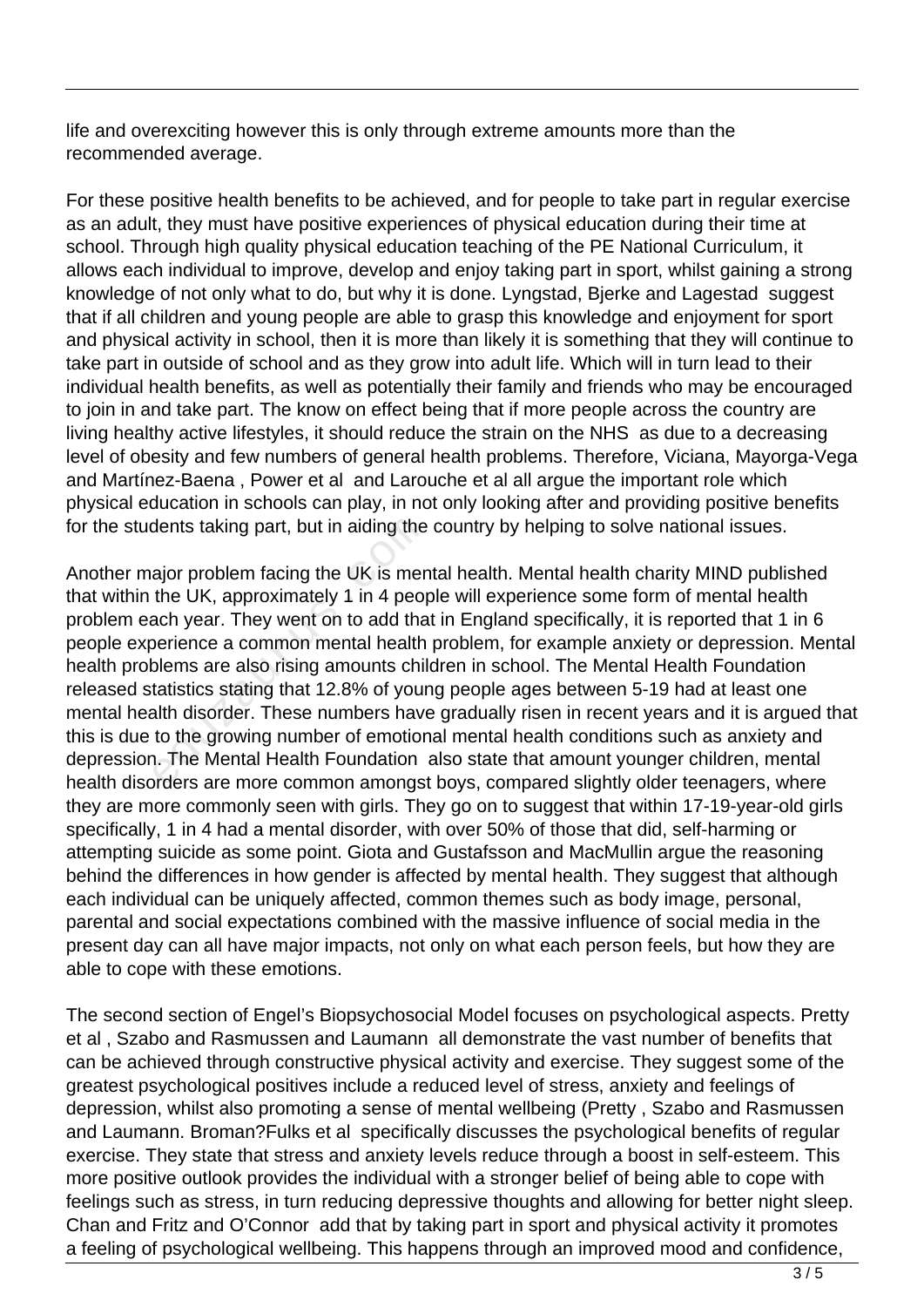allowing the individual to feel more satisfied within their own skin and feeling better about their own body image.

Larouche et al again suggest how it is the role schools and physical education to instil an active sporting culture into their pupils, allowing them to reap the benefits hopefully reduce negative outcomes. Deighton explains how children and young people can struggle with their mental health as they progress through school due to many key factors such as going through puberty, preparing and taking exams like GCSE's, combined with pressures and expectations from parents and teachers and social pressure to 'fit in' with peers . However, schools should try and do what they can to reduce pressure and allow each and every child in their care to thrive academically but also enjoy their time at school There are a range of national and global sports schemes which schools can work alongside in order to make physical education and the whole school environment more supportive. Initiatives such as 'This Girl Can' , 'In Your Corner' and 'Kick it Out' all focus on aspects of sport nationally, which relate to psychological health where there is room for improvement. If children and young people are able to grow up and experience physical education and school sport where these initiatives are in place, it will mean they will leave school and enter adulthood and society, happier themselves, but also making it a better place for others.

The final aspect of Engel's Biopsychosocial Model is social. Armour, Sandford and Duncombe state that a number of social benefits which can be achieved through physical activity and sport. Stevinson, Wiltshire and Hickson add that sport allows people to interact with people in alternative ways to normal day-to-day life. These experiences allow individuals to develop confidence though discovering leadership and communication skills. Physical activity and sport in teams also provides participants with a sense of teamwork and camaraderie which can set the basis for life-long friendships through meeting a range of new people with similar interests. Gibson-Moore suggests that through these social aspects, it can help to increase participation rates in grassroots recreational sport clubs. thers.<br>spect of Engel's Biopsychosocial<br>a number of social benefits which<br>Wiltshire and Hickson add that s<br>ways to normal day-to-day life. Tl<br>et hough discovering leadership ar<br>lso provides participants with a se<br>or life-l

Within physical education at school, pupils are provided the opportunity to work with their peers in a different situation to classroom group work. Although PE lessons come across a more relaxed setting, there are many additional pressures and challenges, such as working as an effective team, deciding tactics and strategies and then being able to execute them during a game situation. These are what children and young people have to overcome in order to achieve success in physical education. High quality physical education within school should test each individual, allowing to experience the stretch and challenge in order to make improvements and develop, not just in terms of skills and techniques, but also holistically as a rounded individual. Knipfer et al and Trigueros et al argue personal skills such as leadership and teamwork, learnt primary through school PE lessons, can be used throughout all walks of life as the young people move into adulthood and employment.

Overall, physical education in schools plays a vital importance, not only to the children and young when they are at school, but also as they grow up and turn into adults. The subject, guided by the National Curriculum and the high-quality standard of teaching, plays a pivotal role in building the future society. If schools are able to holistically generate physically educated young people, with a joy for physical activity, it can have major implications on the countries important infrastructure such as the NHS. However, for the process to be successful, it much be a combination of all aspects such as the National Curriculum, Standard of Teaching and attitudes of society towards sport and physical activity that will lead to positive changes taking